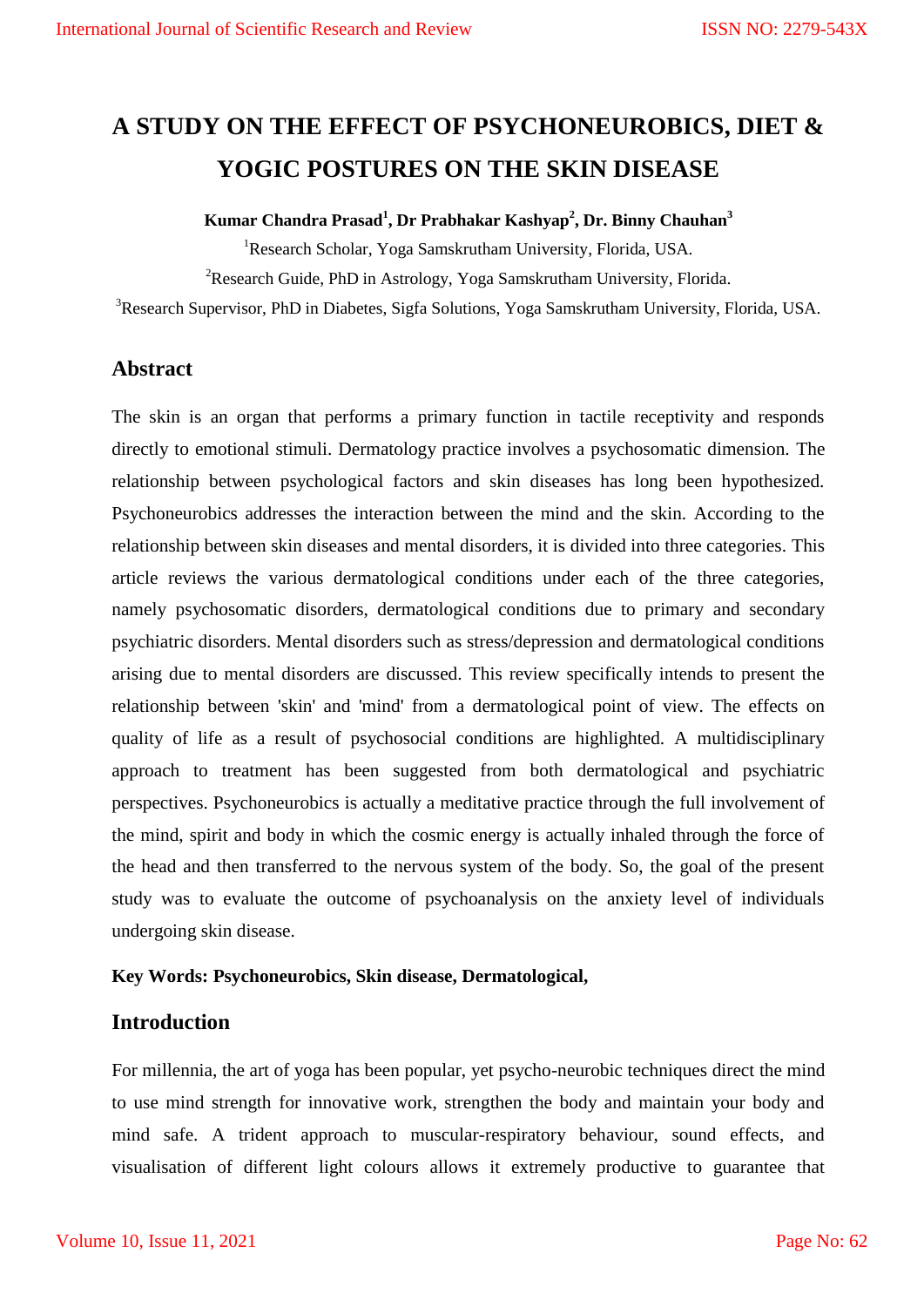numerous illnesses are healed. Psychoneurobics' health advantages go a lot deeper than that. Psychoneurobics practise has been found to have positive recuperating impacts with different basic afflictions, interminable torture, and sicknesses. For people with psychiatric illnesses, psychoneurobics may often be helpful after horrific pressure issues due to misuse or injury. In the mind-body association that yogic techniques deliver, the vital aspect of mending lies. Psycho-neurobics may allow persons to embrace their own selves as they tend to be, give up adverse mental self-views. Whether physical or psychological, it allows individuals to live with different traumas. In several regular diseases such as hypertension, knee discomfort, a sleeping condition, back suffering, diabetes, cardiovascular disease, because it's a perceived mending



tactic, psycho-neurobics have been seen to decrease the side effects, or even totally remove them. Psycho-neurobics, in short, is a validated method of maintaining improved wellbeing. Training. Dr. Lawrence Katz and Manning Rubin invented the term neurobics to explain these brain workouts, and it consists of strategies to help the brain remain intact. Psycho-neurobics: Psycho-neurobics, focused on specific principles and technologies, is simply the

science and process of creating the correct vibrations in the body. Through utilising unique forms, vibrations, and mudras to incorporate certain meditation techniques and exercises, we are able to produce the frequency of our subconscious and draw divine energies. Psychoneurobics therefore allows us to strengthen our emotional resilience and force of will. It is a way of bringing astronomical vitality by the strength of the consciousness in the world and then replacing it with mental senses and the neuro mechanism. The term psycho (mind) represents the selection and sharing of this vitality across the brain's strength. Analysis has shown that only rehearsing an ordinary regimen in psycho-neurobics all the time is capable of producing effects of good wellbeing by and large. To begin with, it balances out the mental faculties and the body and enhances the spirit as the end consequence.

Neurobics are mental activities that claim to strengthen the efficiency of the brain. Unusual sensory stimuli and behaviours such as non-routine acts and thoughts are believed to generate more of certain body neurobiology system chemicals that stimulate the formation of new dendrites and neurons in the brain. To the person, repetitive acts become so natural that most actions are performed entirely unconsciously. Such automatic or unconscious behaviour requires reduced movement in the brain and less exercise. It is alleged that one will relax the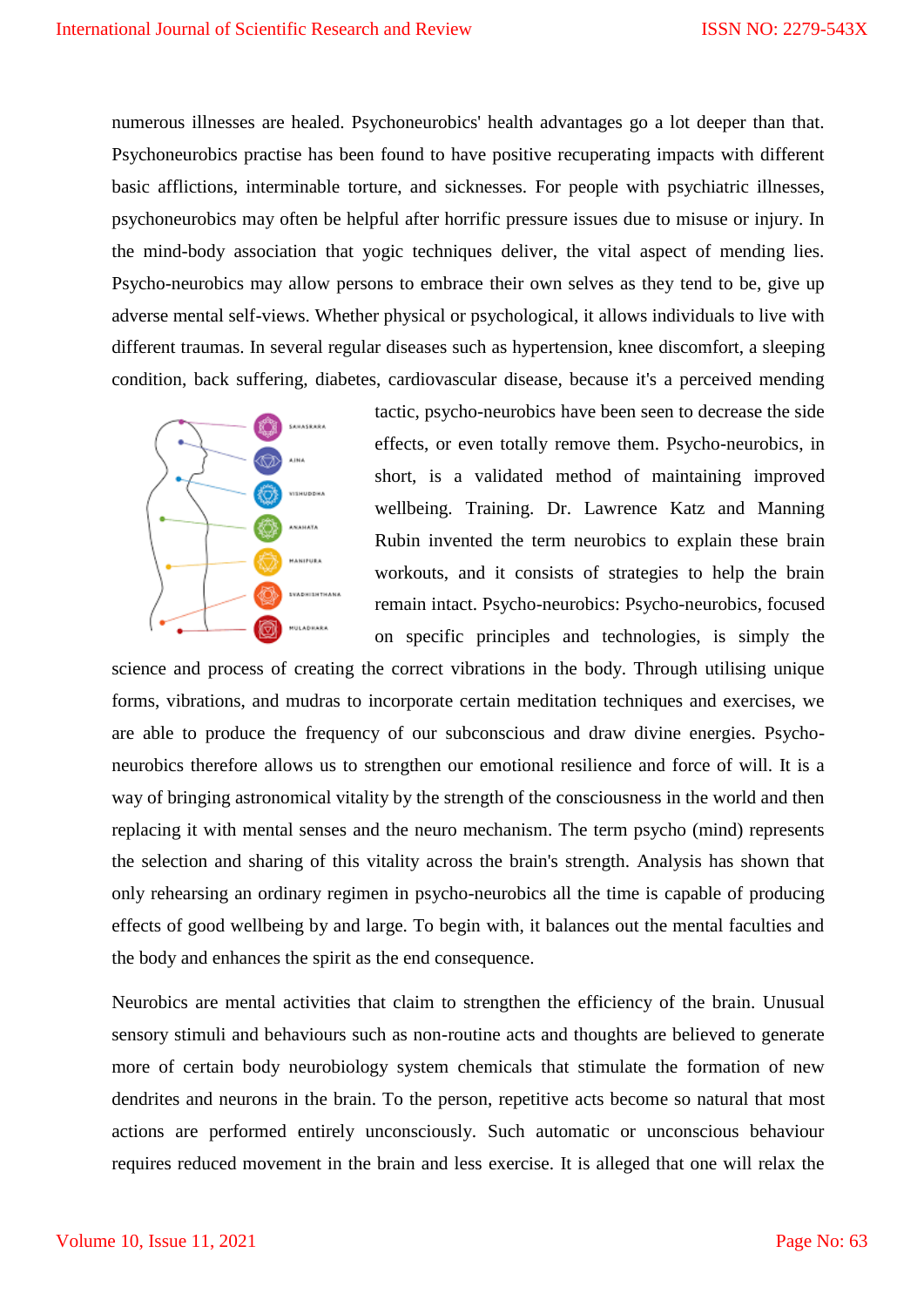brain with the aid of neurobic activities. A repetitive activity, such as dialling a phone number or brushing your teeth with your non-dominant side, or doing a sequence of activities with your eyes closed, is an instance of a neurobic exercise. Some neurobiologists say that brain ageing may be delayed by neurobiology.

It may come as no surprise that a connection between skin and mind exists. Some folks break out into hives when stressed, while others flush red if embarrassed. But in recent years, studies have shown that a person's mental and emotional state can have a profound effect on the body's largest organ. Stress, depression, anxiety and other psychological conditions can contribute to a host of skin diseases including acne, rosacea, eczema, psoriasis, alopecia and vitiligo.



"The skin and the central nervous system are intertwined," says Dr. Adam Friedman, director of dermatologic research at Montefiore Medical Center in New York. ―Therefore, it's not surprising that almost any and all skin diseases can be impacted by changes in the nervous system."

Stress, especially, can leave a mark. Bodies under stress produce more skin sebum, oily discharge that can

contribute to clogged pores and aggravate acne. Stress can also increase inflammation in the body, which can worsen eczema, a chronic inflammatory skin condition. And stress is known to trigger cold sores, caused by the herpes simplex virus, on and around the lips.

Research published in 2008 in the Indian Journal of Dermatology, Venereology & Leprology revealed that more than a quarter of 50 subjects suffering from psoriasis – a chronic skin condition resulting in thick scaly patches – were experiencing stressful life events such as unemployment, major personal illness or family death. And a 2012 study in Dermatology Research and Practice found that 45 percent of 100 patients with psoriasis had anxiety.

―Many psychological conditions that affect the skin can be traced back to elevated levels of stress and anxiety," says Dr. Carla Marie Greco, a clinical psychologist based in Santa Rosa, California.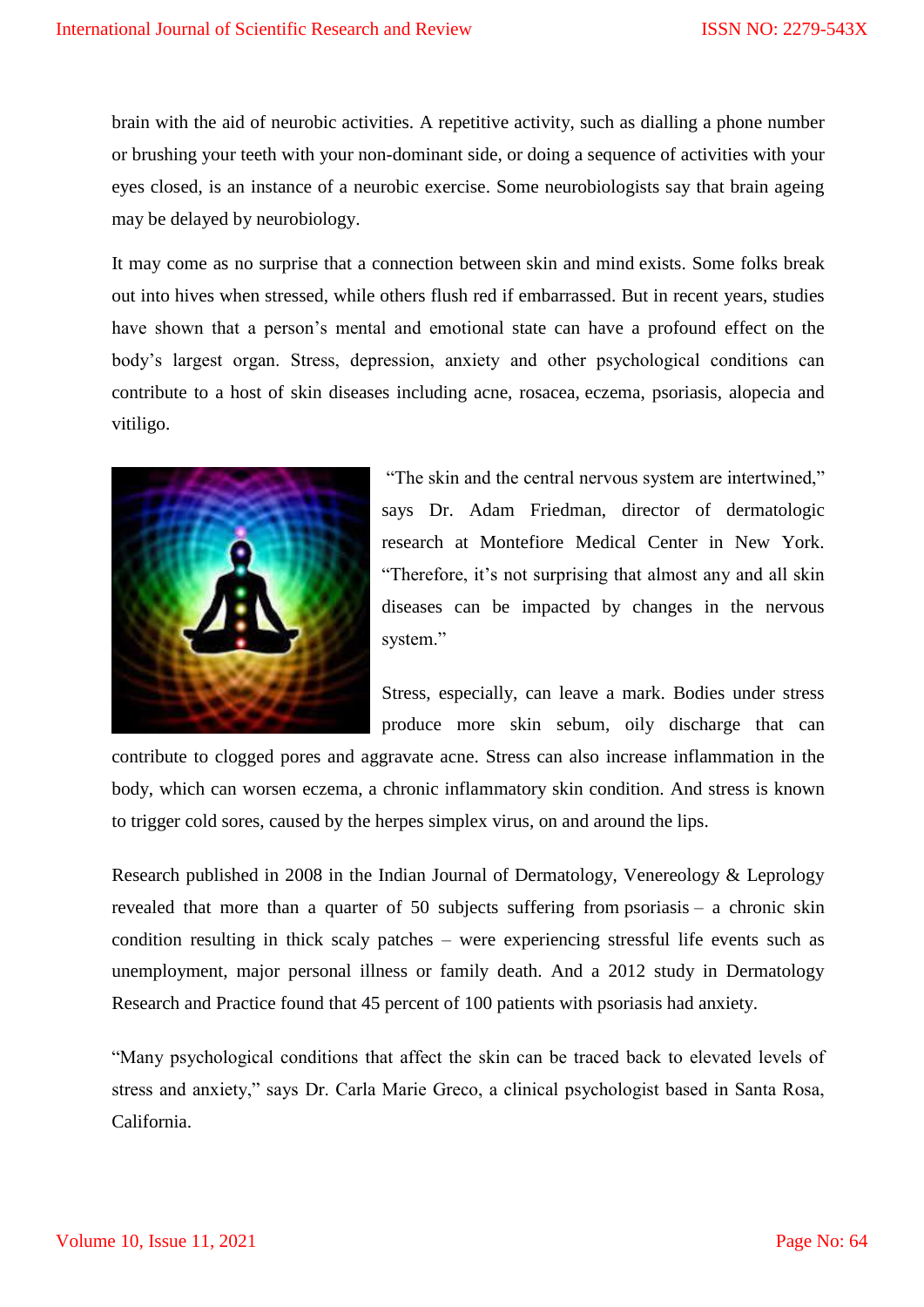When the body is free of worry and stress, hormone levels remain relatively balanced, Greco explains. But when faced with conditions that are psychologically or physically stressful, the body's "flight or fight" response is triggered, and the sympathetic nervous system sends signals to the adrenal glands to flood the system with adrenaline and cortisol, both major stress hormones.

#### **Diet Plan for Skin Disease**

Food is closely related to the mind and body and is one of the enduring elements of life, in disease as well as in health. There are many myths and misconceptions regarding the consumption of food and its medicinal properties. Rich and poor alike are obsessed with food and eating, and most patients are highly concerned about diet to cure their illness. The word "diet" is derived from the word 'diaeta' which translates to 'a prescribed way of life'. The Department of Dermatology, Kasturba Medical College (KMC), Manipal conducted a Continuing Medical Education (CME) on Diet in Dermatology on 3rd March 2013 with focus on the following issues: Nutritional assessment of dermatology patients although resembling atopic dermatitis in severe conditions, psoriasis, acute skin failure, is usually neglected.

#### **Is diet important in dermatology?**



Various dermatological conditions in which diet plays an important role. Dermatitis herpetiformis is a disorder in which diet plays a certain role in making the disease worse. Diet has a possible role in other conditions such as psoriasis, atopic dermatitis, acne, hives, pruritus and some forms of contact dermatitis. Food

allergies to peanuts, milk, seafood, eggs and wheat are common in atopic children as well as hives; Whereas evening primrose oil and polyunsaturated fatty acids (PUFAs) are beneficial in atopy. Although the role of food in atopic dermatitis is controversial, in suspected cases, diagnostic tests such as prick test, skin application food test, oral challenge test, etc. can be used judiciously. According to a recent Cochrane review 'it appears that elimination diets are of no benefit in unselected cases, which may result in malnutrition and growth retardation'. A low glycaemic diet has been found to be beneficial for acne patients. Avoiding proinflammatory fatty acids and a high glycaemic load helps prevent many skin disorders such as psoriasis and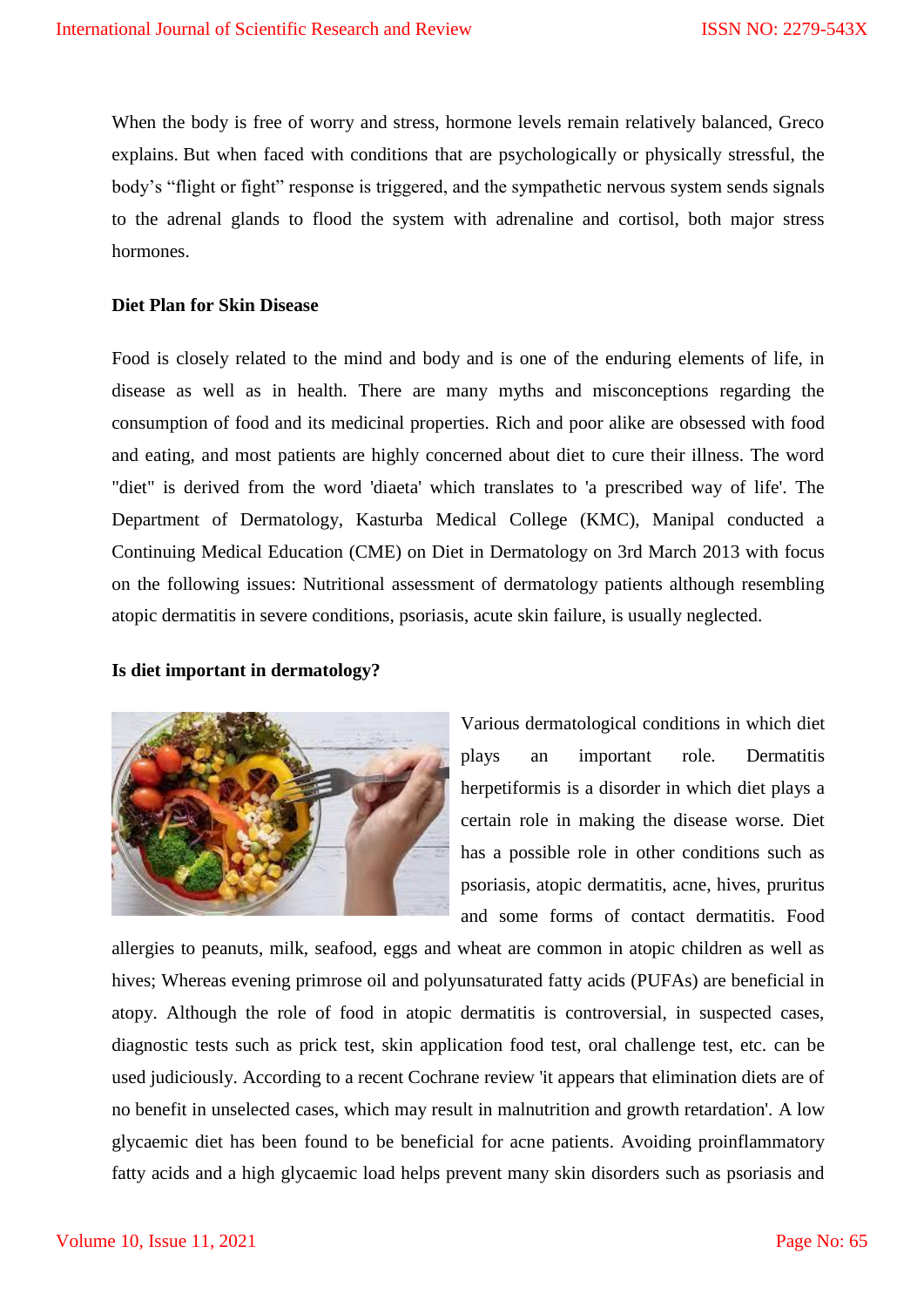acne, and maintains a healthy body mass. Gluten, a wheat protein implicated in dermatitis herpetiformis, has also been found to worsen psoriasis. Low protein diet and PUFA supplementation to help with uremic and cholestatic pruritus. The role of food in protein contact dermatitis, flushing and specific metabolic conditions was discussed. Skin signs of obesity and malnutrition are well known, but subtle skin signs suggest eating disorders such as



Chakra Energy Center Locations and Meanings Russell's sign (callosities on the metacarpal head of the index finger due to repeated induced vomiting) and lanugo hairy dry skin of anorexia nervosa to leave can do. Skin manifestations of nutritional deficiencies were also noted. However, the beneficial role of dietary supplements such as omega fatty acids and antioxidants in medicinal amounts has not been conclusively validated.

The Social Health module focuses entirely on relationship building, interaction and dealing with prejudice. When building bridges, it is incredibly difficult to deal with prejudices and develop relationships. Being a truly international arena, a clash of cultures is virtually inevitable. This is exacerbated when sailors spend more time in a confined space. The module uses social networks to inspire sailors with a cultural sensibility. The aim of this module is to ensure that psychological problems are avoided through open discussion, constructive expression and a healthy lifestyle. Experts in psychoneurobics find fascinating changes in their lifestyle, behavior, observation and thinking. Extended stress and hostility have been linked to the extended arrival of catecholamines and corticoids that can lead to high blood pressure and its delusions.

**Suvarna Prashana Neurobics** (also known as Swarna Prashana and Swarna Bindu Prashana) Swarna Prashana acts on the mind, brain, immune system and skin. It promotes growth and development, maintains health, builds resistance to infection by developing non-specific immunity, and improves complexion.

#### **Psychoneurobics is a combination of Raas Rang Naad**



Ringing the bell in the temple – Example of Naad. Sound vibration/ frequency generated by ringing the bell disinfect the air around.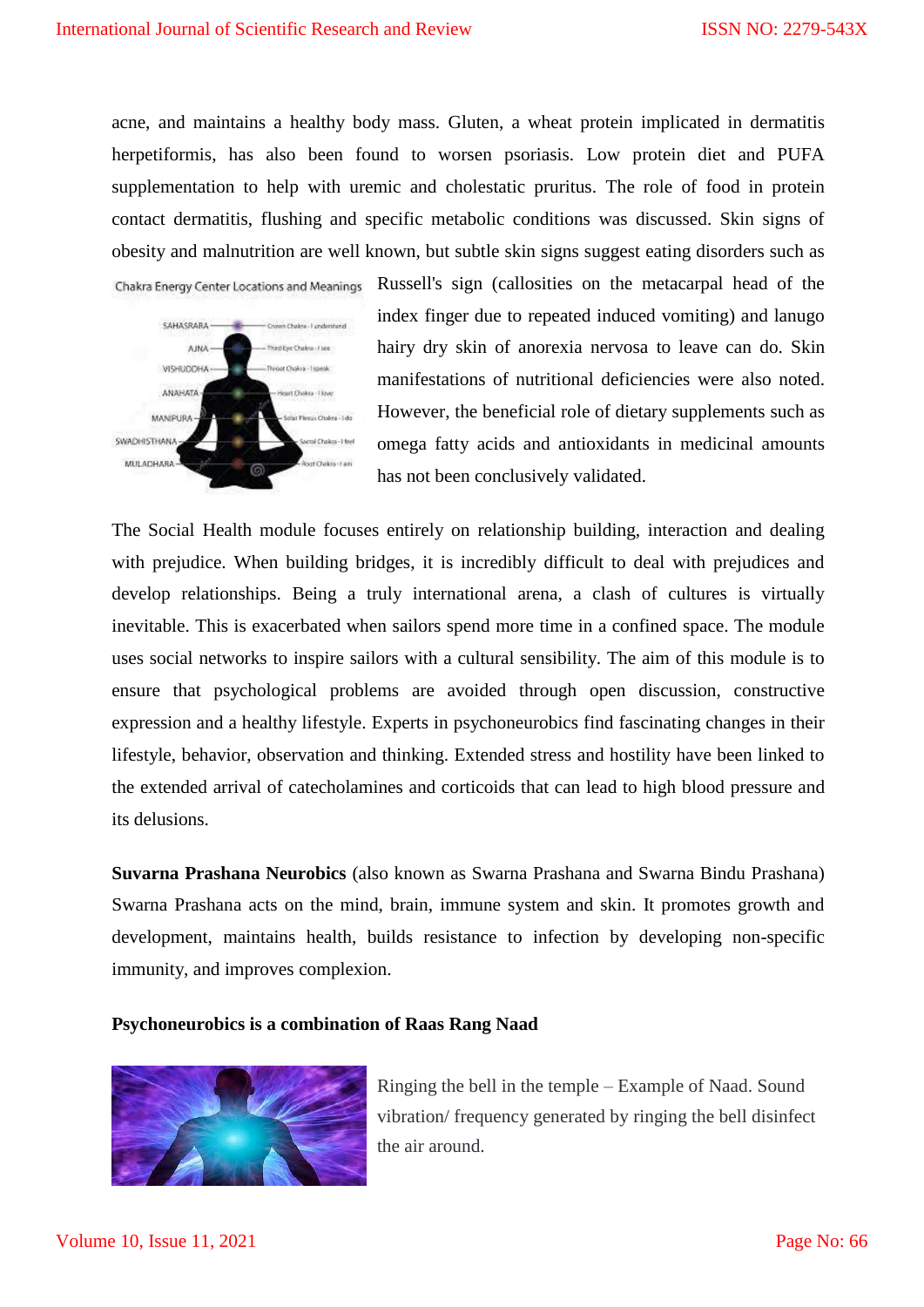This is evidence of the life-changing benefits of psychoneurobics related to weight management. It is surprising to think that thousands of years ago there were no slimming centers, no diet courses and no machinery but still people had healthy and vital bodies. How did this become possible? What did he do to keep himself healthy and energetic?

Due to the stress that we all encounter in our day-to-day life, this channelization of energy gets disturbed which causes natural harmony among mind-body-spirit to fall out of place. Now when body cells do not get enough energy, they are unable to function properly causing various hormonal imbalances which manifests as skin disease, weight gain & all.

**Psycho Neurobics** is the science and technique of creating right vibrations in the body based on certain principles and technology. By applying certain mediation techniques and exercises using specific colors, sounds and 'mudras', we can raise the frequency of our subconscious mind and attract divine energy. This helps to enhance the strength of our mind and will power. This divine energy opens up the blocked 'Chakras', which are the energy centers of our body and release passive energy. When done regularly over a period of time, this passive energy is replaced by a more active form of energy. Active energy restores the normal balance which begins to burn extra fat and increases our metabolic rate, leading to weight management for a blissful and healthier living.

# **Types of Psychoneurobics**



There is an "energy system" inside the human body and it must be proposed and explained by its existence, structure, functions and possible verification methods. This research argues that the human body includes both visible and invisible parts. The first is the physical system and the second is the energetic system. Since matter and energy can be exchanged, it is important to study the human body from the point of view of both physical and energetic systems, which can complement each other. The nature of

the energetic system is different from that of the physical system. The energy system may seem like something only serious athletes need to think about—as they pertain to performance. But if you are a human, the performance of your cells matters, as it affects your quality of life, health and longevity. Energy systems affect the health of your mitochondria, respiratory system,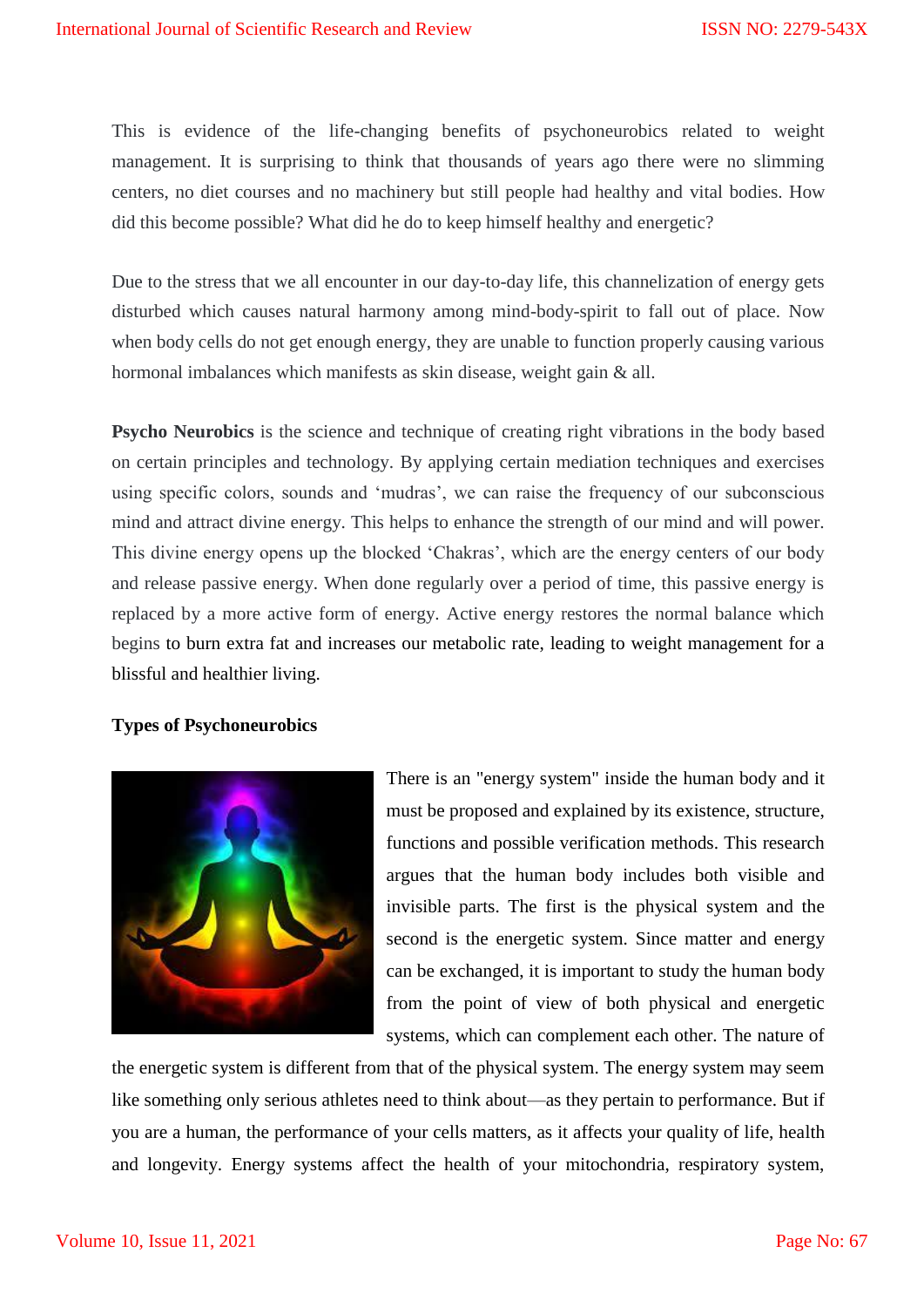circulatory system and muscle growth – all of which improve overall health. Mitochondria, the cellular generators responsible for synthesizing the body's energy, are important for longevity. In fact, deteriorating mitochondrial health accelerates aging and increases mortality. Mitochondrial dysfunction has been linked to a number of degenerative diseases, ranging from diabetes to neurological disorders and even heart disease. Essentially, we cannot care about our energy systems, cellular health and production, muscle mass and strength. And the way to take care of these systems is to engage in regular exercise and conditioning so that you can put these systems to work. Providing frequent incentives to these pathways will force them to adapt positively. The psychoneurobics plays an important role and support as a navigator in various forms of self-healing. We will also understand how psychoneurobic exercises are designed with a holistic approach to dispel negative energy, heal chakras and improve mental strength. The study will also discuss the importance of psychoneurobics practices for those who are eager to overcome any illness or day-to-day stress through practice.



Vitality courses across numerous sections of our anatomy, what we understand in Hinduism as Chakras and Nadis. This brings into effect the uninvolved Chakras and clears the blocked vitality from our sensory system. The body continues to recoup when the blocked vitality discharges. Neurobic healing requires the usage of our symbol, touch, scent, hearing and taste faculties to bring our mind cells into motion. For a renewed and happier existence, it puts together the mind-bodysoul of a human in a fit condition. Three kinds of neurobics follow. Both of these three Neurobics are joined

by the Psycho-Neurobics to bridle the force of mind for self-recovery.

- $\triangleright$  Light Neurobics: Study reveals that hues provide vitality of vibration that has a tremendous influence on the consciousness, inclination, discernments and emotions of the human being. Envisioning hues across the Chakras and Nadis system of the third (shrouded) eye trigger. This has evacuated blocked energies and cleanses both equivalent and harmful strength from the human body.
- $\triangleright$  Sound Neurobics: By creating sounds, sound waves fly across the World. This illustrates the adjusting and relaxing propensity influence of particular mantras, supplications, rhymes and notes on our minds. Through reflection and breathing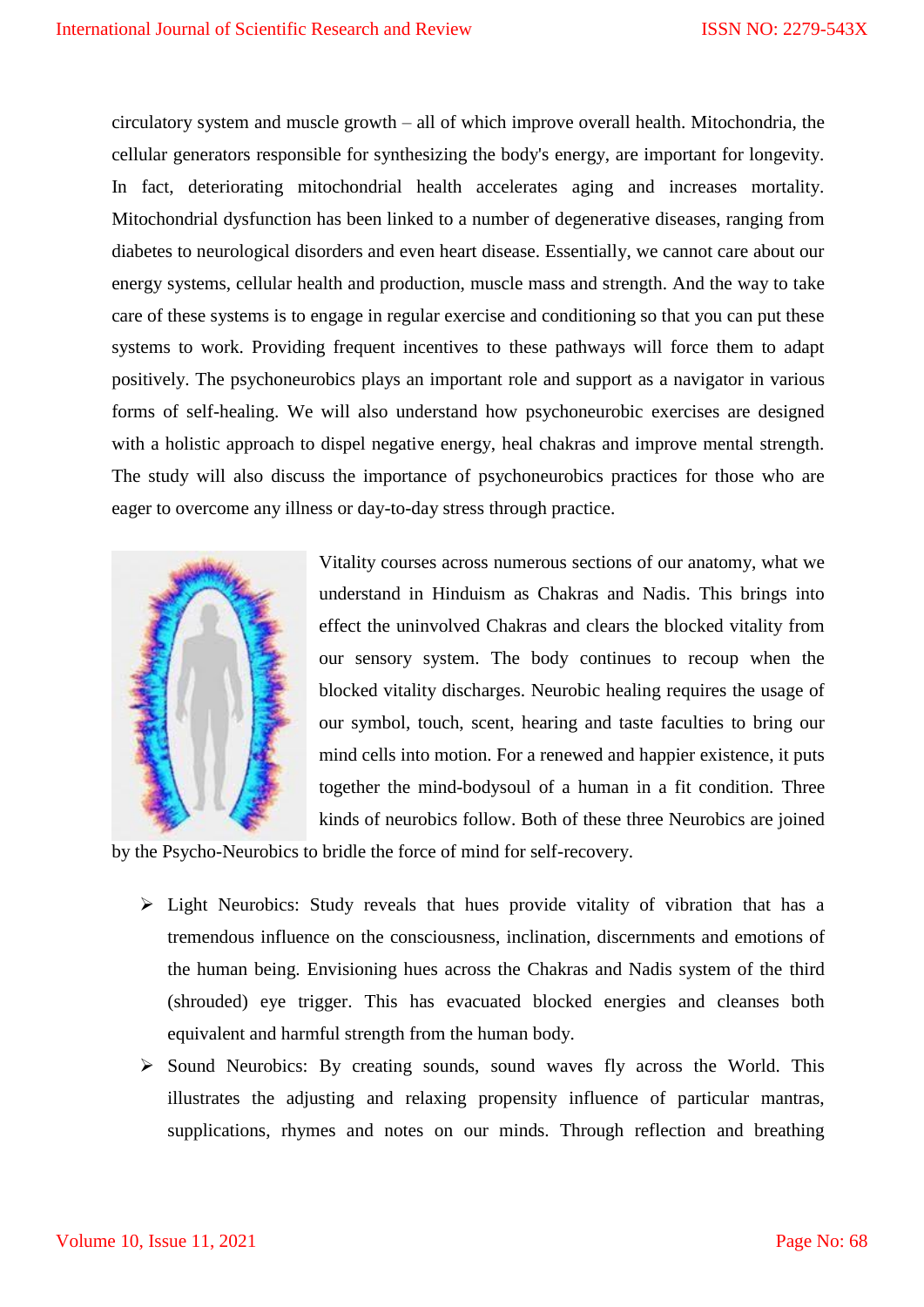exercises, offering certain tried mantras brings our mind, body and soul in agreement, which has tremendous power to repress the production of dangerous cells.

 $\triangleright$  Easy Neurobics: This comprises of neuro-strong and neuro-respiratory practises, for example, 'hastamudras'; 'asanas' and 'pranayama' that turns divine vitality into life forces for our body and also to free disconnected mystic vitality



Psycho-Neurobics is a strong mechanism that puts the forces of mind, body and spirit back to recover an extraordinary vitality of equilibrium. It is demonstrating instrumental in relieving diseases, for example, – Cancer, Asthma, Migraine, Blood Pressure, Stress, Depression, Heart Trouble and the other psychosomatic maladies. The increase in insusceptibility has been verified by multiple persons. It also enhances the cells of the mind, and as a rule has broad

benefits for wellbeing, Alzheimer's disease and memory improvement. When people become conscious of the art of neurobic healing, they adopt these outstanding methods to solve explicit health issues and to preserve overall health in addition.

A part of this self-recuperating retreat's actual benefits:

- $\triangleright$  In this retreat, you will be shown the Psychoneurobics hands on technique from which you will regain multiple diseases such as diabetes, blood pressure, asthma, depression, anxiety, stress, and a few different diesases/diseases.
- $\triangleright$  PsychoNeurobic spa: You quiet the mind every day, and through PsychoNeurobicspa a strong method of contemplation to maintain equilibrium between body and mind.
- $\triangleright$  SIGFA Healing: To render you accessible to the stream of healthy vitality, discover the mysteries of achieving holistic wellness through the SIGFA recuperating method developed by Dr. B.K. Chandrashekhar.
- $\triangleright$  Control of Mind and Rage.
- Pure Satvik diet: a delicious, balanced and unadulterated Satvik diet can be enjoyed.
- Psychoneurobics Sleep ManagementNidra: Get hands-on training in PsychoneurobicsNidra, a form of Psychoneurobic Yogic for intense body and mind unwinding.
- Control of relationships: Establish adoring friendships with specific visitors and families.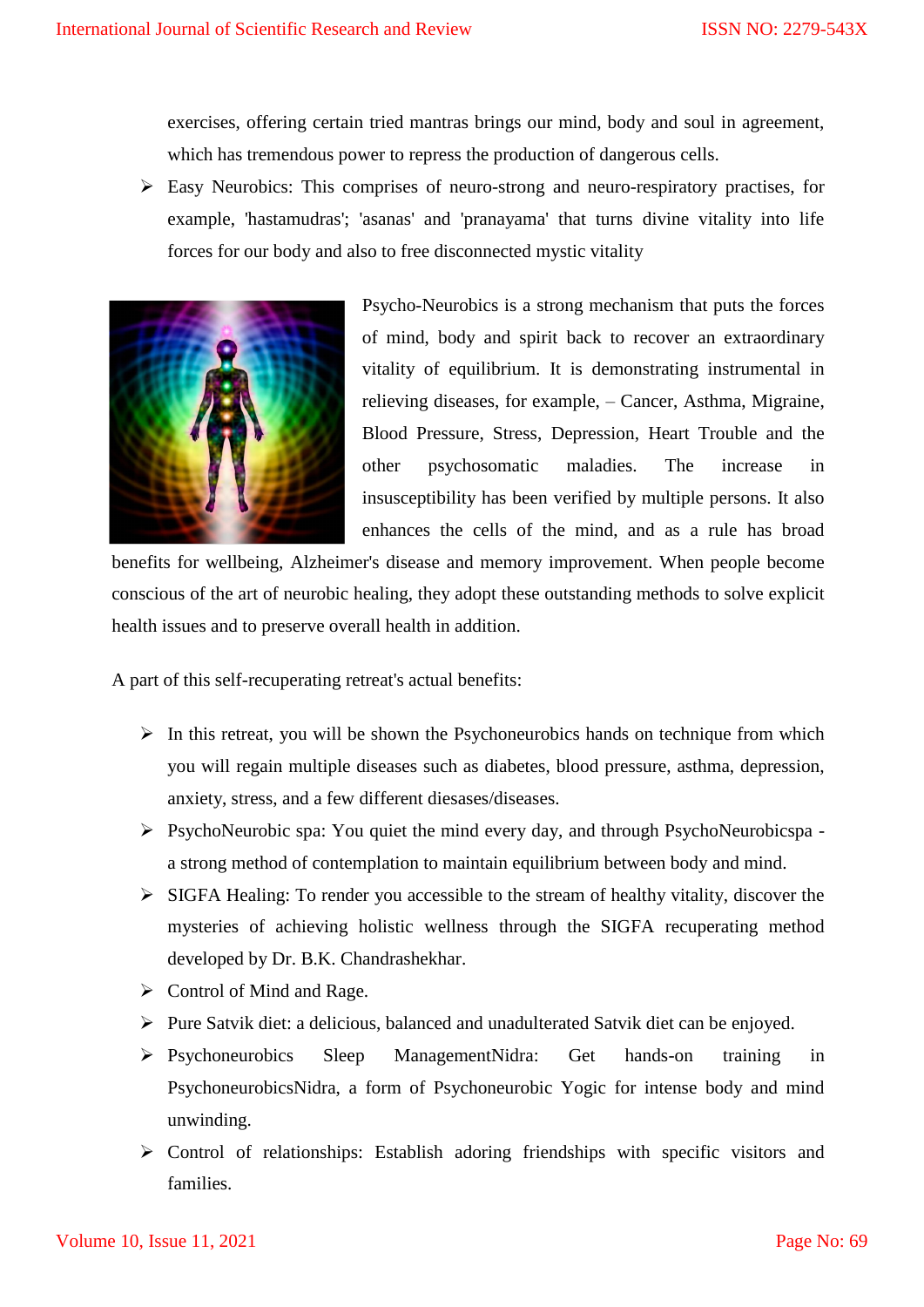## **Hastamudra**

Our body is made out of five components - earth, water, air, fire and either (sky). These five components additionally shape our universe. These five components have allocated works in our body to keep it solid. After serious research, Indian sages have discovered that Hastamudras (hand signals) are imperative, for keeping a parity in the vitality that stream among the five components. Each of the five fingers direct the five components of body. These are as per the following: -

| 1. | Thumb               | Fire Component            |
|----|---------------------|---------------------------|
| 2. | <b>Index Finger</b> | Air Component             |
| 3. | Middle Finger       | Space or aether Component |
|    | <b>Ring Finger</b>  | Earth Component           |
| 5. | Little Finger       | <b>Water Component</b>    |



Consequently, hastamudras are useful in keeping up great wellbeing and getting alleviation from illnesses too. Joining the tips of the fingers or squeezing by thumb, control and equalization particular components in the body. Its day-by-day practice can keep oneself solid forever. It has colossal healing force and whenever rehearsed appropriately; all real sicknesses can be restored. It likewise offers satisfaction and otherworldly

accomplishments. Presently, we would learn different hastamudras as pursue: -

1. **Gyan Mudra: -** Sit down serenely with your back and neck straight. Join tips of pointers and thumb and keep three fingers straight. Keep your hand at your collapsed knee, make sure to keep palm looking up. Put a little weight on joined tips and rest of the hand would be in loosened up position. Practice it for 20-30 minutes consistently. It is gainful to enhance memory, focus and sensory system. It additionally forestalls cerebral pain, loss of rest, pressure, nervousness, wretchedness and fears. It helps in otherworldly accomplishments.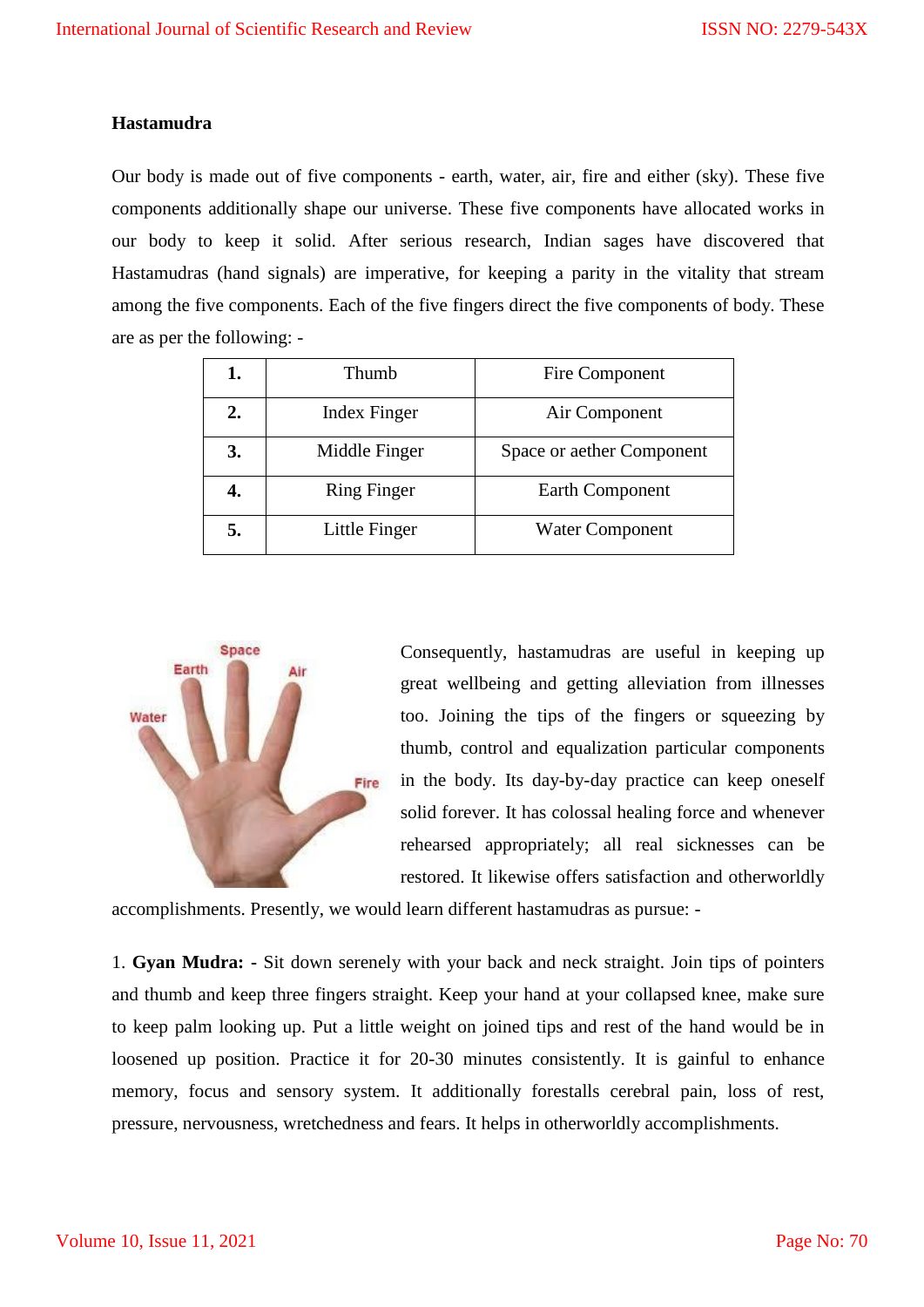**2. Vayu Mudra: -** Keep your pointers at the root of your thumbs and press it with thumb. In this motion, pointer is in contact with center finger. At that point keep both your hands at collapsed knee that palm is looking up. Put a little weight in your palm and rest of the hand would be in loosen up position. Practice it for 20-30 minutes consistently. This hastamudra is useful for medical issues like Gastro issues, joint torments, spinal pain, sciatica, arthritis and Parkinson's infection. If it's not too much trouble take note of that curd, kadhi, rice, urad dal, gram, rajma, bhindi, arabi, lemon, and so on., ought to be maintained a strategic distance from while doing this mudra for healing arthritis, gout and so forth.

**3. Akash Mudra: -** Join tips of center fingers and thumb and keep other three fingers straight. Keep your hand on your collapsed knee, make sure to keep palm confronting upwards. Put a little weight on joined tips and keep whatever is left of the hand loose. Practice it for 20-30 minutes consistently. It is gainful for evacuating all ear issues, retching and vertigo.

**4. Shunya Mudra: -** keep your center fingers at the root of your thumbs and press it with thumb. At that point keep both your hands on collapsed knees with the goal that the palms confront upwards. Put a little weight on your palm and rest of the hand would be loose. Practice it for 20-30 minutes consistently. This hastamudra is useful for medical issues like deafness, retching, vertigo and thyroid issues.

**5. Prithvi Mudra: -** Join tips of ring fingers and thumb and keep other three fingers straight. Keep your hands on your collapsed knees, make sure to keep palms looking up. Put a little weight on joined tips and rest of the hand would be loose. Practice it for 20-30 minutes consistently. It is advantageous for expelling every single stomach related issue and puts on weight.

**6. Agni Mudra: -** Keep your ring fingers at the root of your thumbs and press with thumb. Keep both your hands on collapsed knees to make the palms look up. Put a little weight in your palm and rest of the hand would be in loosened up position. Practice it for 20-30 minutes consistently. This hastamudra is useful for medical issues like diabetes, liver issues, diminishes cholesterol levels and fortifies the body.

**7. Varun Mudra: -** Join tips of little fingers and thumb and keep other three fingers straight. Keep your hand on your collapsed knees, make sure to keep palms looking up. Put a little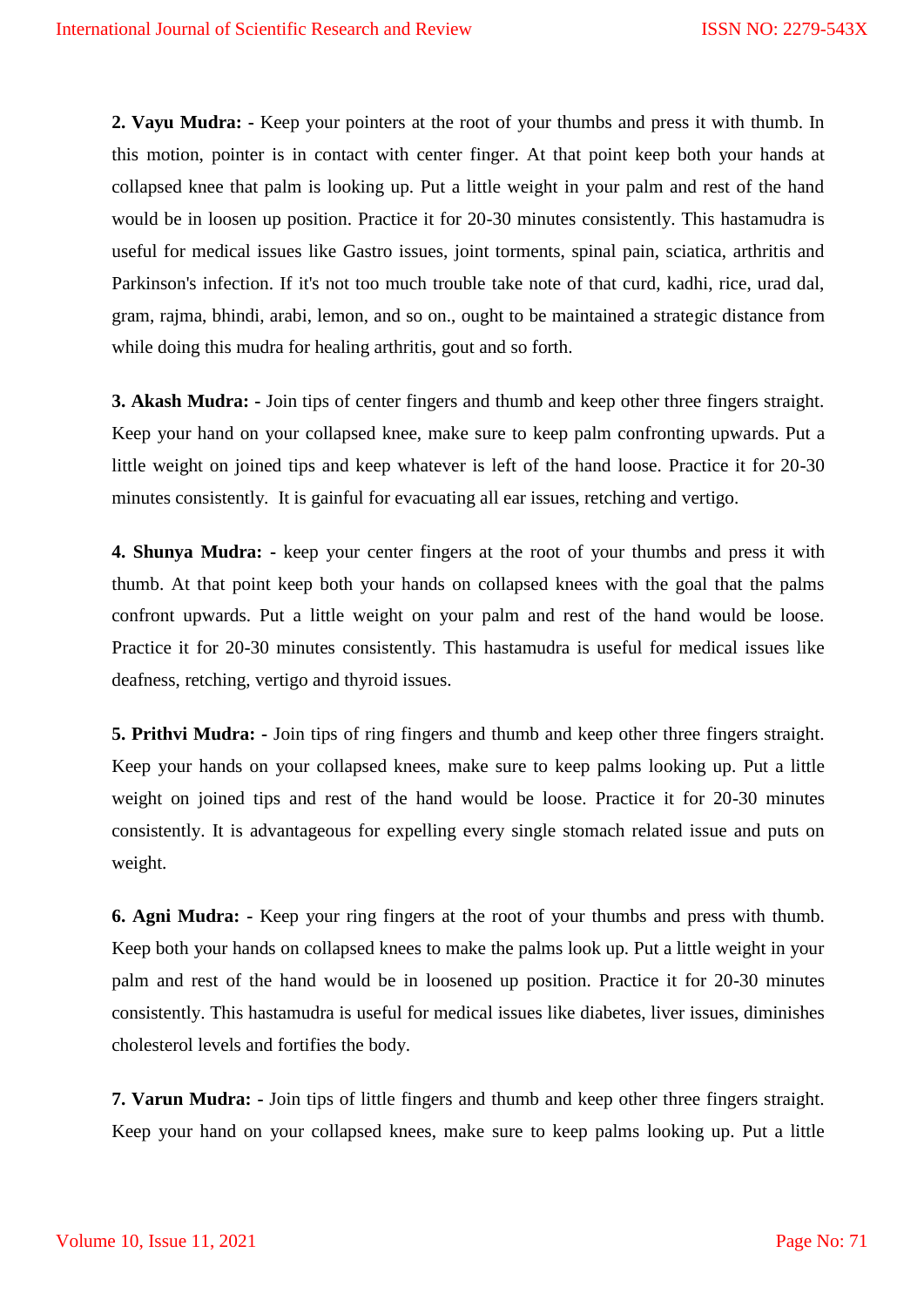weight on joined tips and rest of the hand loose. Practice it for 20-30 minutes consistently. It is valuable for expelling all blood related issues, skin and urinary issues.

**8. Apan-Vayu Mudra: -** Join tips of ring fingers, center fingers, thumb and keep your forefingers at the root of your thumbs keeping your little fingers straight. Keep your hands on your collapsed knees, make sure to keep palms looking up. Put a little weight on joined tips and rest of the hand loose. Practice it for 20-30 minutes consistently. It is gainful for expelling sharpness, lessening hypertension, restoring Asthma and every single heart issue. It gives moment help in heart assault.

**9. Apan Mudra: -** Join tips of ring fingers, center fingers, thumb and keep the other two fingers straight. Keep your hands on your collapsed knees, make sure to keep palms looking up. Put a little weight on joined tips and rest of the hand loose. Practice it for 20-30 minutes consistently. It is gainful for expelling kidney stones, kidney issues, heaps and aides in expelling all poisons from the body.

**10. Pran Mudra: -** Join tips of ring fingers, little fingers and thumb and keep the other two fingers stright. Keep your hands on your collapsed knees, make sure to keep palms looking up. Put a little weight on joined tips and rest of the hand loose. Practice it for 20-30 minutes consistently. It is useful for evacuating eye and nerves related issues. It empowers the body and parities nutrients in the body.

**11. Vyan Mudra: -** Join tips of pointers, center fingers, thumb and keep other two fingers straight. Keep your hand at your collapsed knees, make sure to keep palms looking up. Put a little weight on joined tips and rest of the hand loose. Practice it just for 15 to 20 minutes consistently. It expels pressure and fixes hypertension issue.

**12. Shivlinga mudra: -** Clasp all fingers of the two hands together keeping your correct thumb erect. Put a little weight and sit loose. Practice it for 20-30 minutes consistently. It is gainful for evacuating hack, restoring normal cool, asthma, esinophelia, sinus and low circulatory strain issues. You should take enough fluids like natural product squeeze, drain or water in the wake of doing this mudra.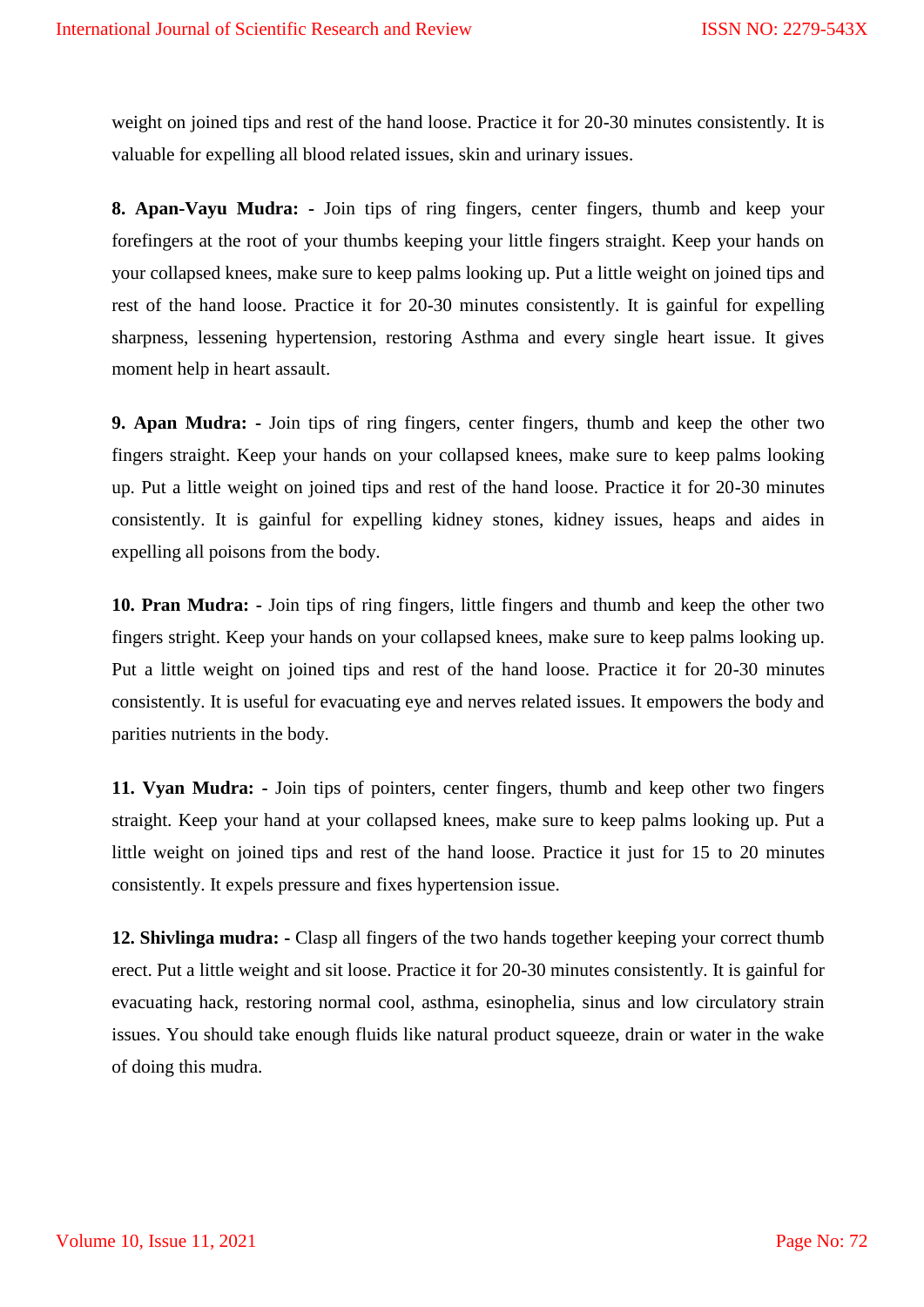

**Figure 1: Mudra Vigyan**

# **Literature Review**

Chandrashekhar (2015) explains Psychoneurobics as the "process of taking energy present in the universe by mental prowess and then transferring it into brain and neuro-systemfor healing purpose". A tripartite approach of healing, psychoneurobics comprise of Easyneurobics (neuromuscular-respiratory actions), Sound neurobics (vibration through vowelchanting), and Light neurobics (visualization of different colors). Restoration of balance among the seven energy centres (chakras) and five elements (panchmahabhoot) of human body are considered important pre-requisites for holistic wellness. Body organs and their associated functions deviate from their optimal course when their vibrations do not harmonize with energy of their respective colors or there is imbalance in the energy flow among the five elements composing human body (Azeemi & Raza, 2005; Hassan, 2000; Hirschi& Weiser, 2000). Through combination of Light neurobics, Sound neurobics and Easy neurobics, the practitioner engages in series of strategies which includes varied spiritual hand gestures called mudras, guided imagery, healing cabins with monochromatic colors, and mantra-induced meditative state. Looking at the available literature, there is extensive research body propounding support for the individual components. In a study by Gurjar, Ladhake and Thakare (2009), where they used waveformsof frequency modulation for analysis, results indicated that repetitive chanting of ‗Om', the primordial sound considered the most powerful mantra, had calming effect on physiology. ‗Mudra', which symbolizes various feelings, emotions and representatives of various states of being, involves a mental state of humility and expansion of awareness (Mohini, 2015; Saraswati, 1999). Gul, Nadeem and Aslam (2015) also endorse the use of chromo-therapy as complementary and alternative medical system for management of various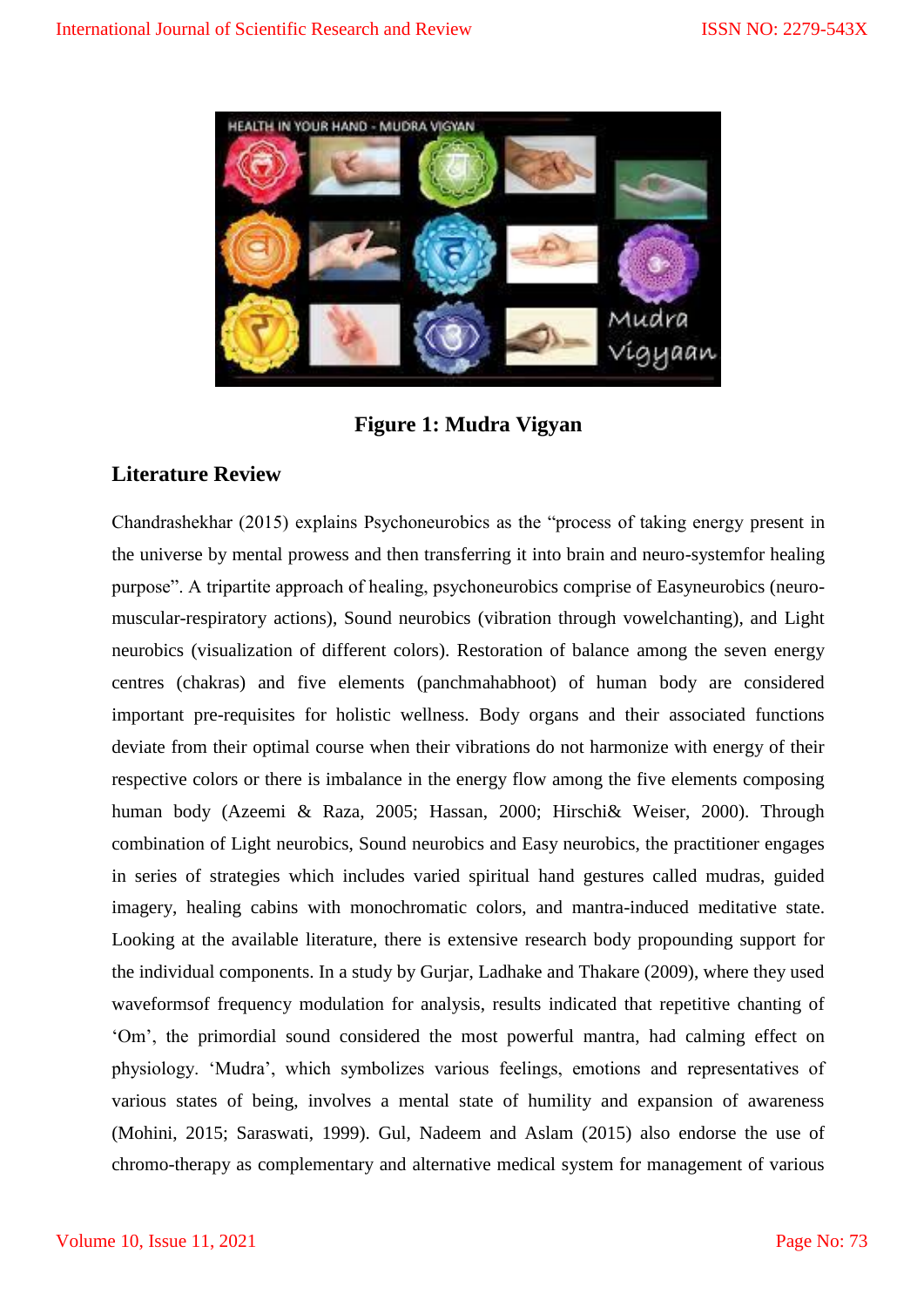ailments ranging from stress to cancer. With the assimilation of the Light neurobics sharing similar tenets with chromotherapy, Sound neurobics with its emphasis on holy vibration and Easy neurobics, postulating mudras as a prior physical state to be presumed before engaging in the former two, Psychoneurobics help attain dynamic balance of 'mind-bodyspirit'(Chandrashekhar, 2017)

Joanna Kruk (2014) The skin is the largest body organ that regulates excretion of metabolic waste products, temperature, and plays an important role in body protection against environmental physical and chemical, as well as biological factors. These include agents that may act as oxidants or catalysts of reactions producing reactive oxygen species (ROS), reactive nitrogen species (RNS), and other oxidants in skin cells. An increased amount of the oxidants, exceeding the antioxidant defence system capacity is called oxidative stress, leading to chronic inflammation, which, in turn, can cause collagen fragmentation and disorganization of collagen fibers and skin cell functions, and thus contribute to skin diseases including cancer. Moreover, research suggests that oxidative stress participates in all stages of carcinogenesis. We report here a summary of the present state of knowledge on the role of oxidative stress in pathogenesis of dermatologic diseases, defensive systems against ROS/RNS, and discuss how physical activity may modulate skin diseases through effects on oxidative stress. The data show duality of physical activity actions: regular moderate activity protects against ROS/RNS damage, and endurance exercise with a lack of training mediates oxidative stress. These findings indicate that the redox balance should be considered in the development of new antioxidant strategies linked to the prevention and therapy of skin diseases.

Philip D Shenefelt (2014) Skin and skin disorders have had spiritual aspects since ancient times. Skin, hair, and nails are visible to self and others, and touchable by self and others. The skin is a major sensory organ. Skin also expresses emotions detectable by others through pallor, coldness, "goose bumps", redness, warmth, or sweating. Spiritual and religious significances of skin are revealed through how much of the skin has been and continues to be covered with what types of coverings, scalp and beard hair cutting, shaving and styling, skin, nail, and hair coloring and decorating, tattooing, and intentional scarring of skin. Persons with visible skin disorders have often been stigmatized or even treated as outcasts. Shamans and other spiritual and religious healers have brought about healing of skin disorders through spiritual means. Spiritual and religious interactions with various skin disorders such as psoriasis, leprosy, and vitiligo are discussed. Religious aspects of skin and skin diseases are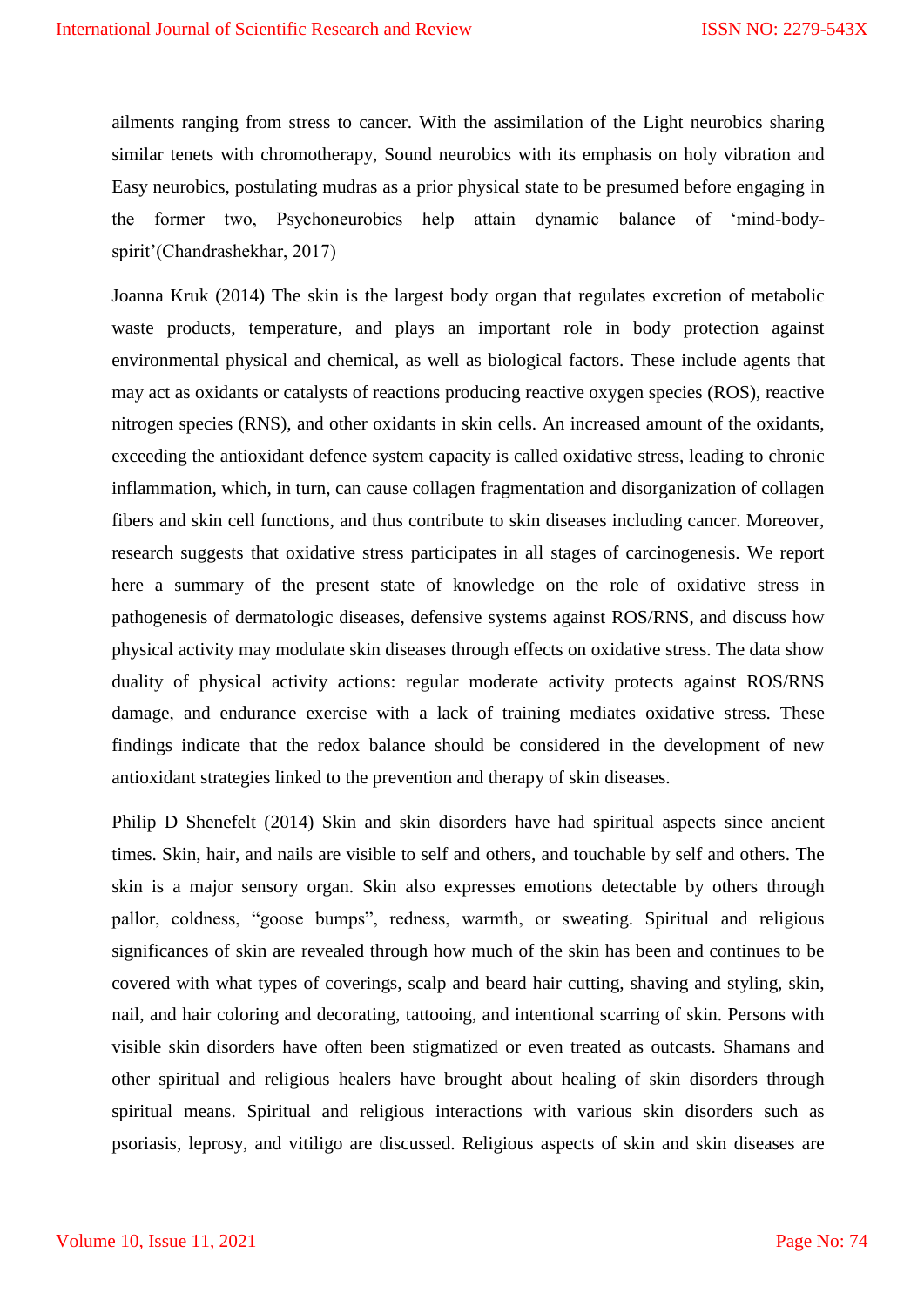evaluated for several major religions, with a special focus on Judaism, both conventional and kabbalistic.

Dr. Ravi Kumariya (2020) Psycho-neurobics is actually a set of exercises of transferring Spiritual Energy in neuro cells by connecting Psyche (Mind) to the supreme source of Spiritual Energy. It's the greatest methodology in order to guide the mind to be able to make use of brain energy for creative work, to heal the body and to keep body and mind healthy. In this paper, we would understand how Psycho-neurobics support seafarers in various forms of self-healing. We will also understand how Psycho-neurobic exercises are designed with a holistic approach to removes negative energy, healing Chakras and improving mental strength. The study will also discuss the importance of Psychoneurobics Practices for sailors to overcome any illness or overcoming with day-to-day sea life's stress through practicing Psycho-neurobic for keeping them mentally and physically fit at sea.

Adrianna Garnczarek (2006) In this paper, the relation between psychological factors and psychiatric disorders in patients with skin diseases is discussed. On the one hand psychological factors (stress, negative emotions) can influence the generation and aggravation of skin disorders (urticaria, atopic dermatitis, vitiligo), on the other hand psychological disorders can result in some skin diseases (psoriasis, atopic dermatitis). In the majority of cases the quality of life is poorly estimated by patients with skin problems. Psychodermatology is divided into three categories according to the relationship between skin diseases and mental disorders: 1) psychophysiologic disorders caused by skin diseases triggering different emotional states (stress), but not directly combined with mental disorders (psoriasis, eczema); 2) primary psychiatric disorders responsible for self-induced skin disorders (trichotillomania); and 3) secondary psychiatric disorders caused by disfiguring skin (ichthyosis, acne conglobata, vitiligo), which can lead to states of fear, depression or suicidal thoughts.

Veronica Di Nardo (2019) Athletes are particularly susceptible to dermatological manifestations for many reasons, whether individual or general. Many dermatologists believe that patients with dermatitis should avoid exercise due to increased sweating. Acne vulgaris is one of the most common inflammatory disorders that affects the pilosebaceous glands, with a chronic and self‐limiting course. Psoriasis is one of the most studied skin diseases, and in the past, it was often confused with a variant of leprosy. Vitiligo can affect all skin with higher occurrences in certain areas, including the face, the neck, the armpits, the genitals, the elbows, the hands, the knees, and the feet. External stressors such as sunlight exposure or drugs can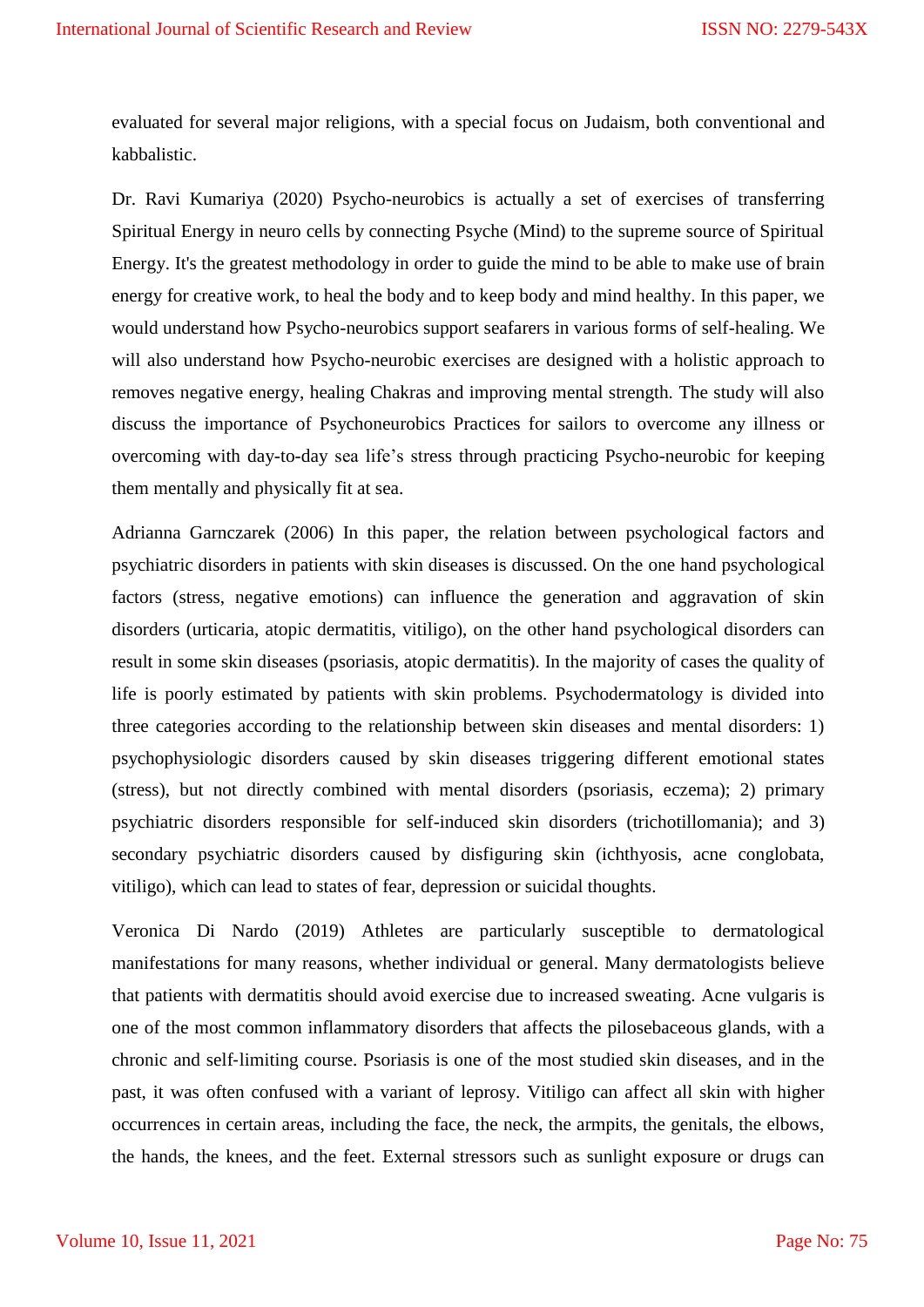induce and worsen acne expression. Stress can aggravate dermatitis in people already exposed to the disease. There are exercises that can negatively affect the physiological states of the skin and the immune system, such as maximum‐ intensity exercises.

Neeraj Garg (2020) Neurobic rehabilitation is a multi-year-old mechanism that has re-emerged in present-day times and in restorative fields has been creating leap forward outcomes. The immense influence of our subliminal mind is revealed by this extraordinary device. It is an elective mending technique that should be possible to stay in one position and without reactions of any nature. A very trained and strong mind is not only able to interface with the cosmic vitality that resides in the Cosmos, but also ready to charge through it. An arrangement of Chakras and Nadis comprises the human body. The substantial areas of accumulated vitality are chakras. There are seven notable Chakras. Notwithstanding the chakras, we have 72,000 Nadi multi-sided structures. Nadis' cross purpose makes up the Chakra. Our Endocrine system, which guides any single hormonal activity in the human body, is closely aligned with both the Chakras and Nadis structure. In order to build human development, vibrational vitality passes through these Chakras and Nadis. The underlying cause for multiple disorders is the lopsidedness of this vibrational vitality. Neurobic mending uses the Rule of Attraction standard to train the human mind to draw back limitless vitality.



B.K. Chandra Shekhar (2018) Psychoneurobics uses visualisation of colours and prayers to the divine source of light, the creator of the entire universe for help and healing. It believes that prayer to the almighty can help to direct the light energy into mediums which in turn can help in charging them to result in beneficial results. In the past 15 years Dr. Chandrashekhar Tewari has

through various scientific instruments proved the charging of water and food which have inturn helped in various healings both physiological and otherwise. The same principals of charging water and food has been applied on charging (in the form of praying and seeking the almighty's blessings and empowerment) Homeopathy medicines while being dispensed for cases of Nephrology cases being handled at Earth Saviour Foundation, with affect which have been found to be having statistical significance.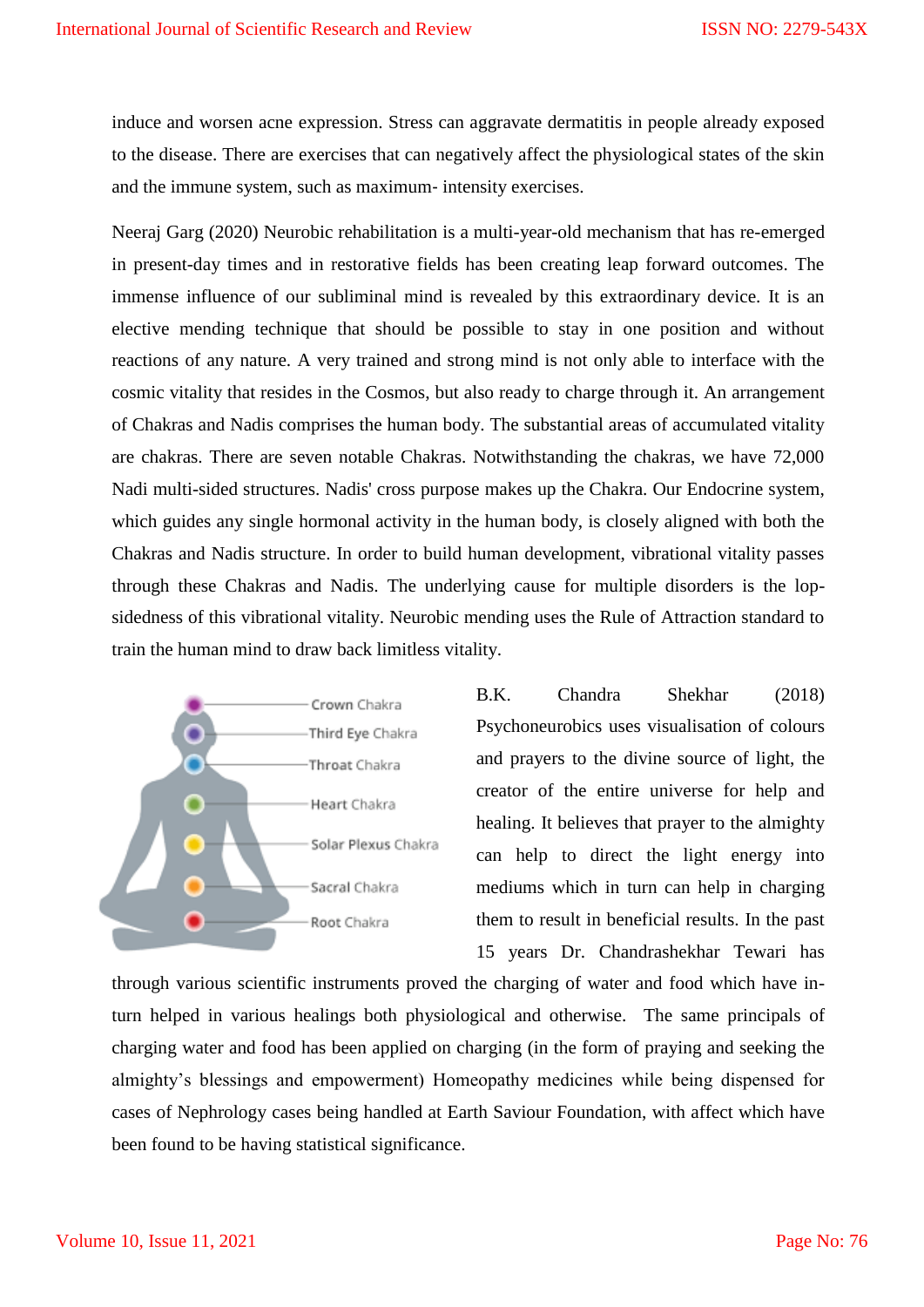# **Methods**

The sample group was considered for conducting the following study research. To see changes in skin disease in different programs were followed over a period of a few days, each involving one variable, and the techniques associated with it; The sample population is considered. Each variable was tested using the following method to obtain the result. Meditation addresses the underlying issues that create skin problems in the first place. An emerging field of research called psychoneurobics studies the interaction between mind and skin, looking at the effects of emotions on the skin as well as disorders that have skin manifestations. By bridging the gap between our emotional and mental states with our overall health, meditation has many benefits.

# **Yoga Exercises to Cure Skin Diseases**

Toxins, imbalanced hormones, free radicals, and sensitivity to the sun are all common causes of skin problems. Improving blood circulation, balancing hormones, scavenging free radicals, delivering more oxygen to cells, reducing stress, and making your immunity stronger may help combat skin issues. Many of these can be achieved with yoga. These simple asanas can provide what your skin may need and more.

#### **Asanas in yoga for Skin Problems**

# **Uttanasana**

This asana helps increase the circulation of blood in the face, neck, and head. It helps to relax the facial muscles and balance out the hormones, thereby promoting healthy skin. It is also known as Padahastasana, Hasta Padasana, Standing Forward Bend.



# **Trikonasana**

This asana helps to open your hips, torso, and heart, thereby increasing circulation, which helps to remove toxins, kill free radicals, and clear out blockages. The facial muscles lose tension and relax. Your skin may be left healthy and glowing.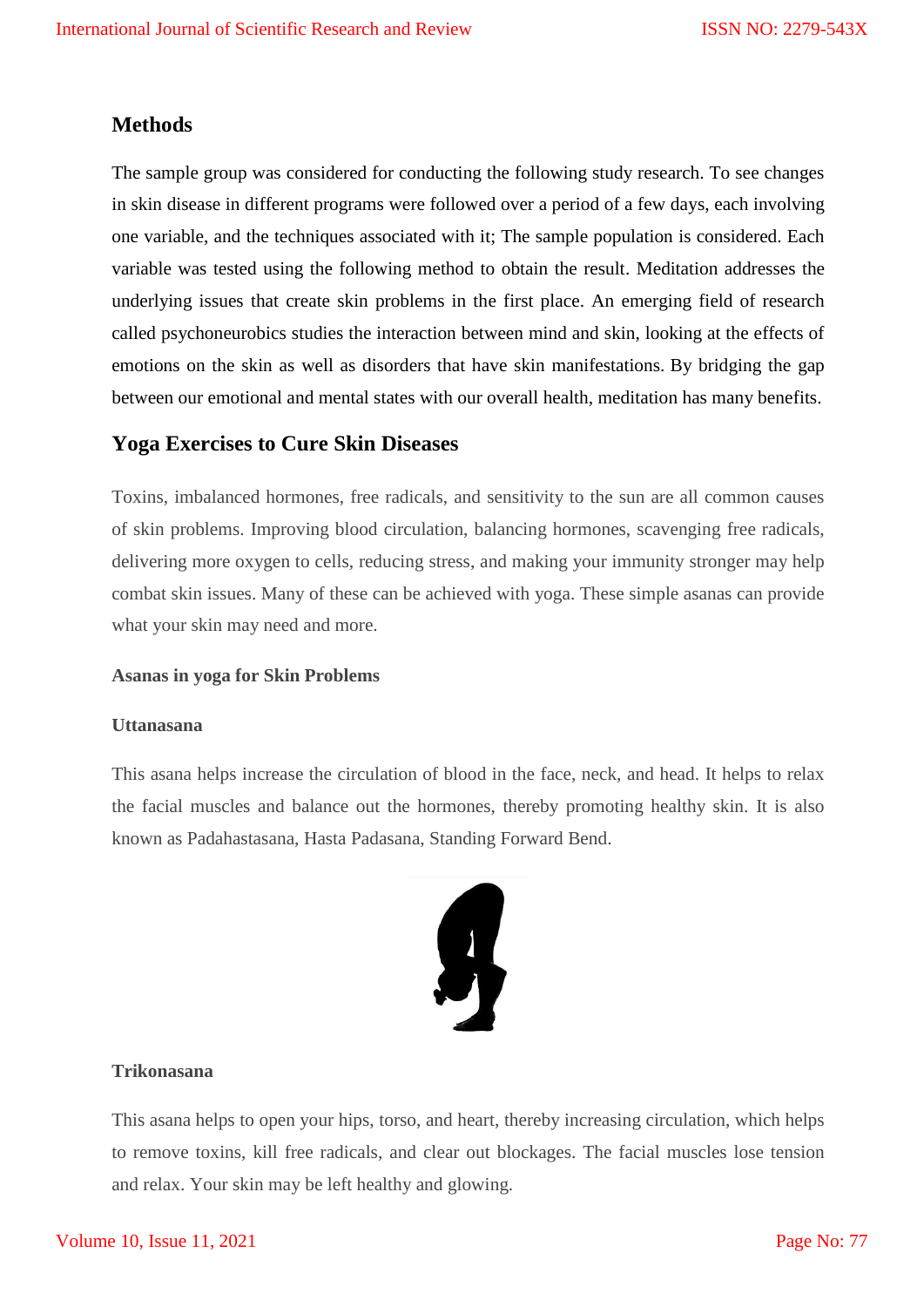

# **Bhujangasana**

When you stretch and open up your heart and lungs, your breathing improves. When you breathe in more oxygen your circulation improves. Improved circulation and better oxygen delivery can help to remove toxins and scavenge free radicals throughout your body, therefore improving skin conditions such as premature aging, acne and psoriasis. This asana may also help to regulate hormones.



# **Janu Sirsasana**

This asana works on balancing the hormones and clearing toxins from the system. It also increases blood and oxygen supply to the facial muscles. Your skin will feel refreshed and rejuvenated.



# **Viparita Karani**

Practicing this asana regularly may help to scavengefree radicals and increase the supply of oxygen to the face.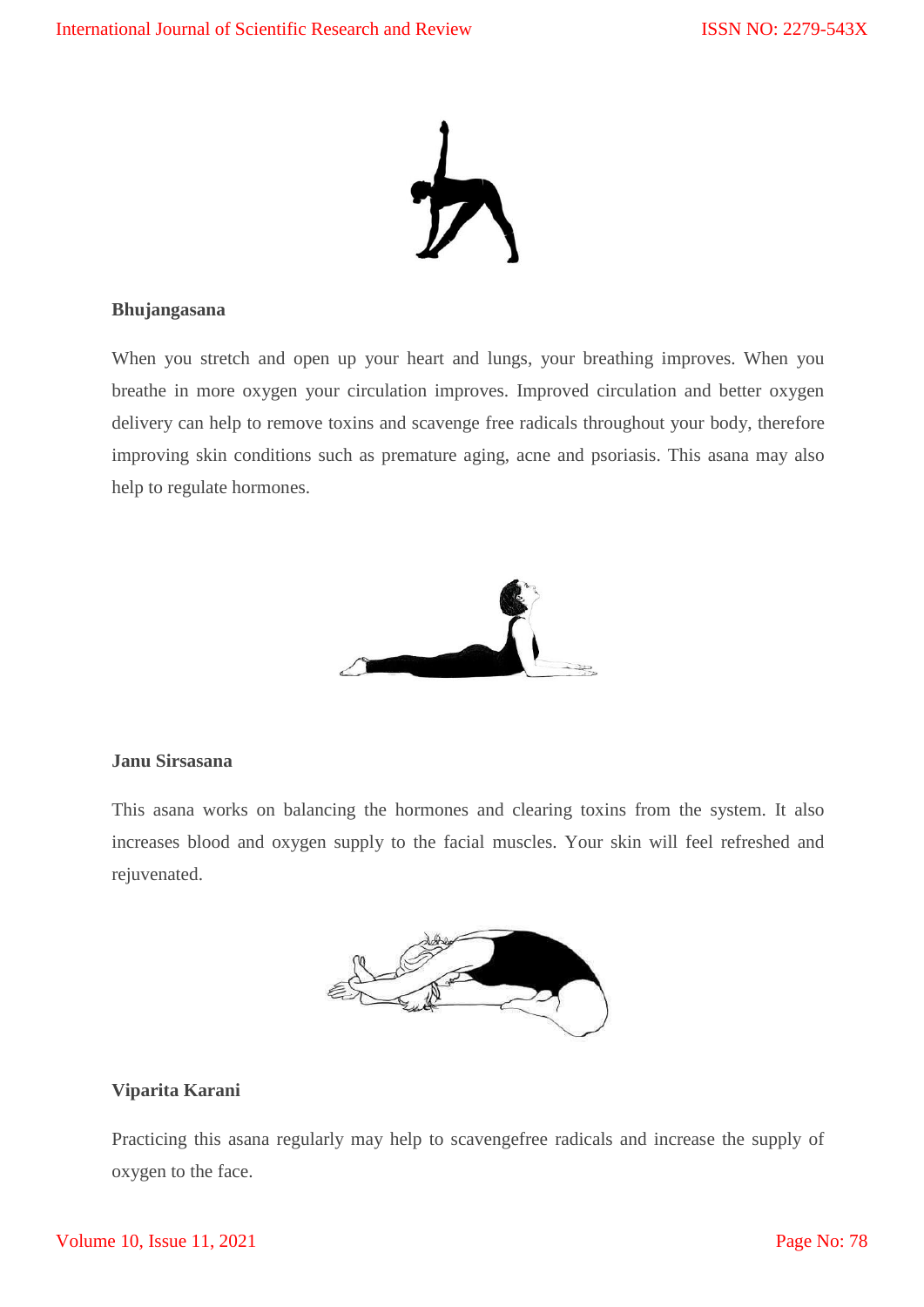

# **Pawanmuktasana**

This asana stimulates and regulates the digestive system. It helps to flush out the toxins in the system by facilitating proper digestion and improving circulation, which may help to clear the skin of acne and blemishes.

Psychoneurobics water and food charging procedures helps tremendously in curing or reversing skin problems. Orange Color visualization and Yellow Color visualization are used to energize the food items. Without energization of these elements, the body's internal energy will not be balanced and stress will remain accumulated in the nervous system, which is very harmful for normal system's functioning. It is seen that excess stress also prays a major role in aggravation of skin disorder hence these energized elements will nullify the stress after effects in ones body hence bringing a relief to the nervous system and also strengthens the energy centres.

# **Discussion**

The research report depends on the writing survey. It is a distinct and explorative research since it has portrayed the hypothetical meaning of Psycho-Neurobic and cycle of Psycho Neurobic. Additionally, it has likewise investigated the impact of Psycho-Neurobic on brain and body. Principle center is given around the comprehension of Psycho Neurobic and impact of same to control the negative and self destructive perspectives. By meditating for just five minutes a day (it focuses heavily on controlling your breathing), you'll deliver oxygen to the skin, which is vital in promoting cellular health. Higher levels of oxygen will rejuvenate your skin, help balance your body, and boost cell and tissue repair. Plus, as the primary aim of meditation is to bring energy (prana) to your body to repair and revitalize, you'll give your complexion a fresh and youthful glow. To experience the benefits of meditation, you only have to practice for a few minutes every day. There is no right or wrong way to meditate, and the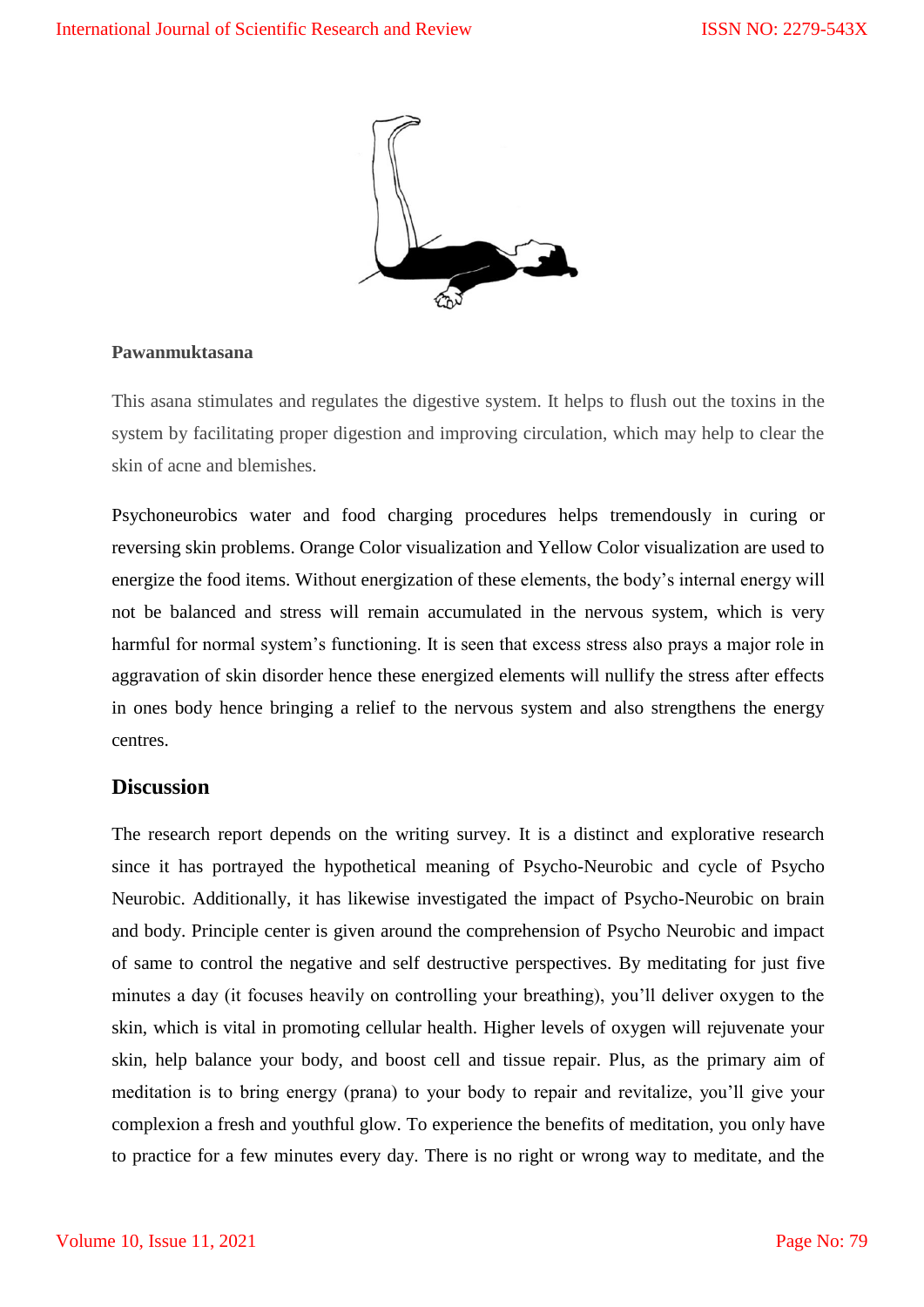practice becomes easier over time. Meditation, combined with a superpower ingredient-packed skin care routine and healthy eating is the number one way to have vibrant, radiant and beautiful skin.

# **Conclusion**



Neurobics are actually mind control exercises to allow interaction between mind, memory and mind and keep our body healthy with the help of breathing, hand gestures and color visualization methods. The result will be a calm and cheerful life. Regular practice of PSYCHONEUROBICS helps to cure the skin disorders. Whenever we hold something 'negative' in our senses, it disrupts the flow of life force in the neuroendocrine axis which provokes many diseases. Based on the literature review and research done over the

past 11 years we can recommend that psychotherapy be used for self-treatment of many issues such as diabetes, obesity, high blood pressure, heart disease, thyroid, migraine, sleep disorders, kidney failure can go. Of benefit Practicing Neurobics. Problems, allergies, anxiety, constipation etc. Stress has a huge impact on our skin; it can cause premature aging, trigger tear-inducing breakouts, and will banish even an inkling of a glow. When you're stressed, your blood vessels constrict and you release a stress hormone called cortisol. This influx of cortisol basically blocks the supply of oxygenated blood to the skin. This means your skin is starved of nutrients and becomes dehydrated, dry, and sensitive. Your skin's outer layer will then weaken, exposing it to any lingering nasty bacteria, worsening your breakout and causing further inflammation. It has a seriously damaging impact on your hair too, as the follicles are deprived of vitamins and minerals, causing it to become weak and brittle. Bottom line is: stress sucks. Psychodermatolgy, has proven that stress, fear, and worry is often the root cause of most skin care issues and that meditation is normally the best method of treatment. In the study of 45 days on several number of people affected by several skin problems it was seen that there was a reduction in their symptoms, hence it is concluded that the practice of PSYCHONEUROBICS will help patients with skin disorders. Diet and Yoga also does helps in the condition.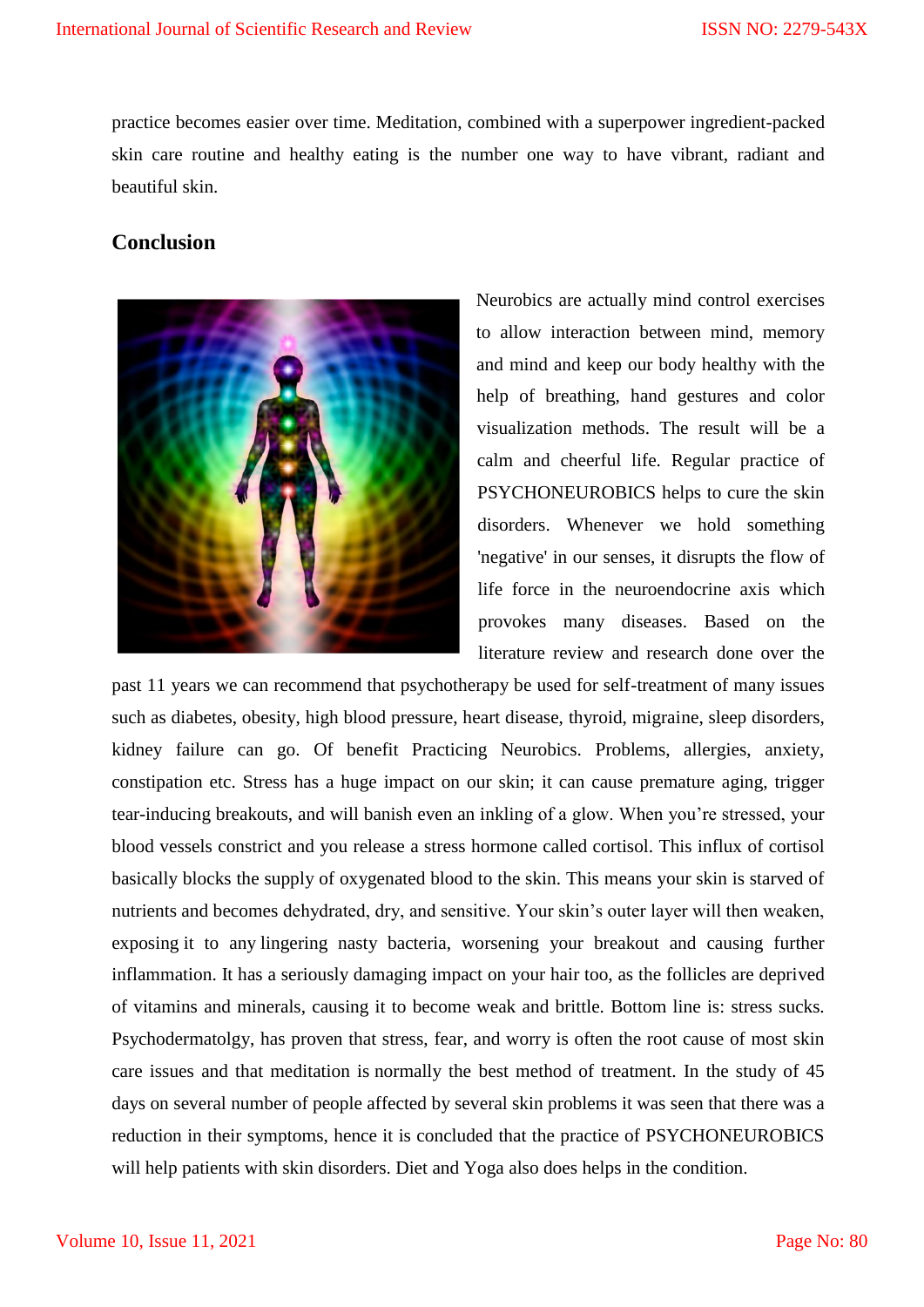## **References**

- 1. Domonkos AN. *Andrew's Disease of the skin.* 6th ed. Philadelphia: WB Saunders C; 1971. Pruritus, Cutaneous neuroses and Neurocutaneous dermatoses; pp. 61–76.
- 2. Koblenzer CS. Psychosomatic concepts in dermatology. *Arch Dermatol.* 1983;119:501– 12.
- 3. Korabel H, Dudek D, Jaworek A, Wojas-Pelc A. Psychodermatology: Psychological and psychiatrical aspects of aspects of dermatology. *Przegl Lek.* 2008;65:244–8.
- 4. Garg A, Chren MM, Sands LP, Matsui MS, Marenus KD, Feingold KR, et al. Psychological stress perturbs epidermal barrier homeostasis. *Arch Dermatol.* 2001;137:53–9.
- 5. Humphreys F, Humphreys MS. Psychiatric morbidity and skin disease: What dermatologists think they see? *Br J Dermatol.* 1998;139:679–81.
- 6. Capoore HS, Rowland Payne CM, Goldin D. Does psychological intervention help chronic skin conditions? *Postgrad Med J.* 1998;74:662–4.
- 7. Kieć-Swierczyńska M, Dudek B, Krecisz B, Swierczyńska-Machura D, Dudek W, Garnczarek A, et al. The role of psychological factors and psychiatric disorders in skin diseases. *Med Pr.* 2006;57:551–5.
- 8. Koo J, Lee CS. Psycotropic agents. In: Koo J, editor. *Comprehensive Dermatologic Drug Therapy.* 1st ed. Philadelphia: WB. Saunders Company; 2001. pp. 402–22.
- 9. Millard L. Dermatological practice and psychiatry. *Br J Dermatol.* 2000;143:920–1.
- 10. Richards HL, Fortune DG, Weidmann A, Sweeney SK, Griffiths CE. Detection of psychological distress in patients with psoriasis: Low consensus between dermatologist and patient. *Br J Dermatol.* 2004;151:1227–33.
- 11. Picardi A, Amerio P, Baliva G, Barbieri C, Teofoli P, Bolli S, et al. Recognition of depressive and anxiety disorders in dermatological outpatients. *Acta Derm Venereol.* 2004;84:213–7.
- 12. Denby K, Duffy N, Tausk F. Psychoneuroimmunology in Dermatology. In: Norman RA, Shenefelt PD, Rupani RN, editors. *Integrative Dermatology.* New York, NY, USA: Oxford University Press; 2014.
- 13. Richards HL, Fortune DG, Weidmann A, Sweeney SK, Griffiths CE. Detection of psychological distress in patients with psoriasis: Low consensus between dermatologist and patient. *Br J Dermatol.* 2004;151:1227–33.